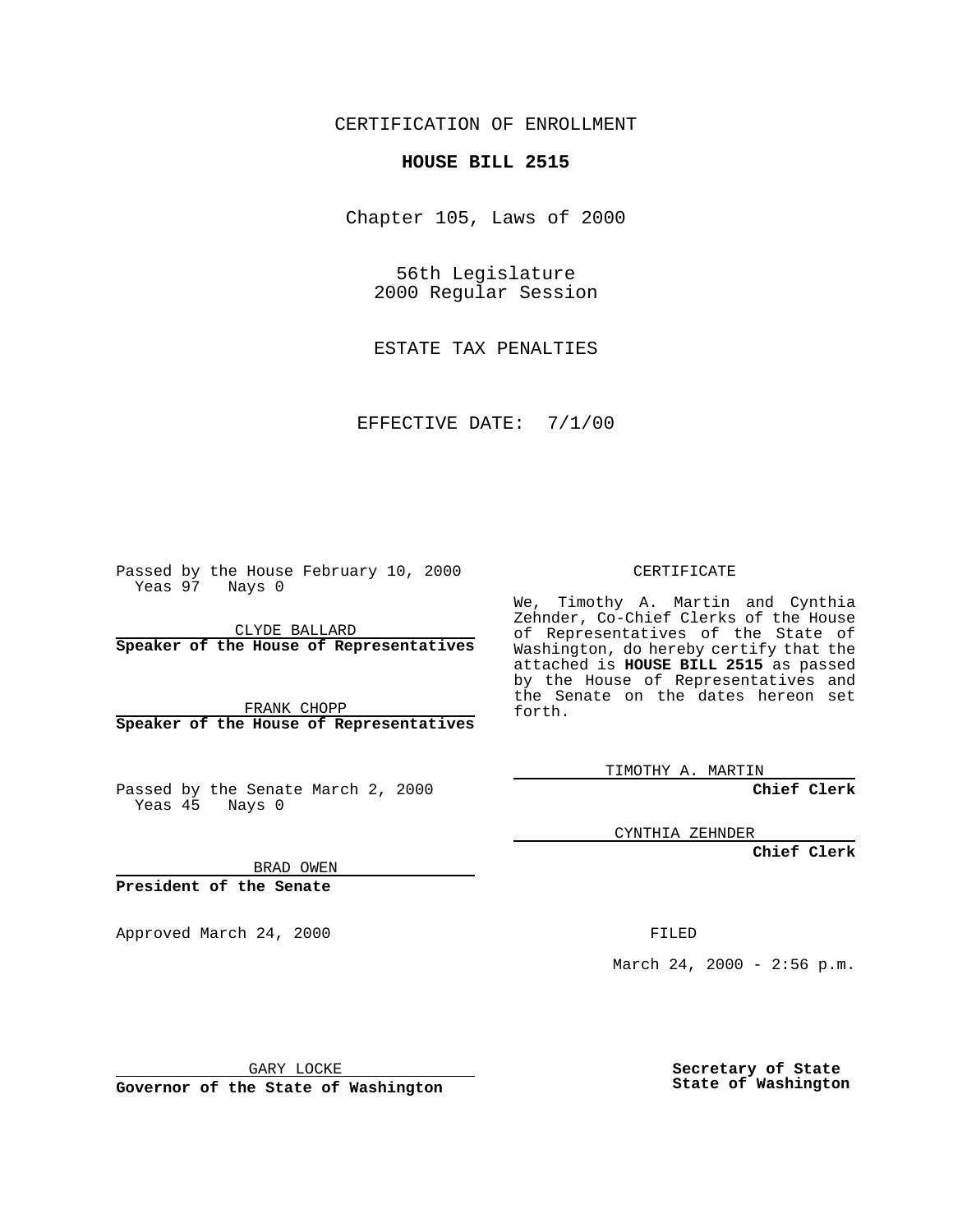## **HOUSE BILL 2515** \_\_\_\_\_\_\_\_\_\_\_\_\_\_\_\_\_\_\_\_\_\_\_\_\_\_\_\_\_\_\_\_\_\_\_\_\_\_\_\_\_\_\_\_\_\_\_

\_\_\_\_\_\_\_\_\_\_\_\_\_\_\_\_\_\_\_\_\_\_\_\_\_\_\_\_\_\_\_\_\_\_\_\_\_\_\_\_\_\_\_\_\_\_\_

Passed Legislature - 2000 Regular Session

## **State of Washington 56th Legislature 2000 Regular Session**

**By** Representatives Stensen, Cox, Cooper, Thomas and Hurst; by request of Department of Revenue

Read first time 01/14/2000. Referred to Committee on Finance.

1 AN ACT Relating to simplifying estate tax penalties; amending RCW 2 83.100.070; and providing an effective date.

3 BE IT ENACTED BY THE LEGISLATURE OF THE STATE OF WASHINGTON:

4 **Sec. 1.** RCW 83.100.070 and 1997 c 136 s 1 are each amended to read 5 as follows:

 (1) Any tax due under this chapter which is not paid by the due date under RCW 83.100.060(1) shall bear interest at the rate of twelve percent per annum from the date the tax is due until the date of 9 payment.

 (2) Interest imposed under this section for periods after January 1, 1997, shall be computed at the rate as computed under RCW 82.32.050(2). The rate so computed shall be adjusted on the first day of January of each year.

 $14$  (3)(a) If the Washington return is not filed when due under RCW 15  $83.100.050$  ( $\frac{1}{1000}$ ) and the person required to file the federal return 16 ((shall pay, in addition to interest, a penalty equal to five percent 17 of the tax due for each month after the date the return is due until 18 filed. No penalty may exceed twenty-five percent of the tax due)) 19 voluntarily reports the filing and files both the state and federal